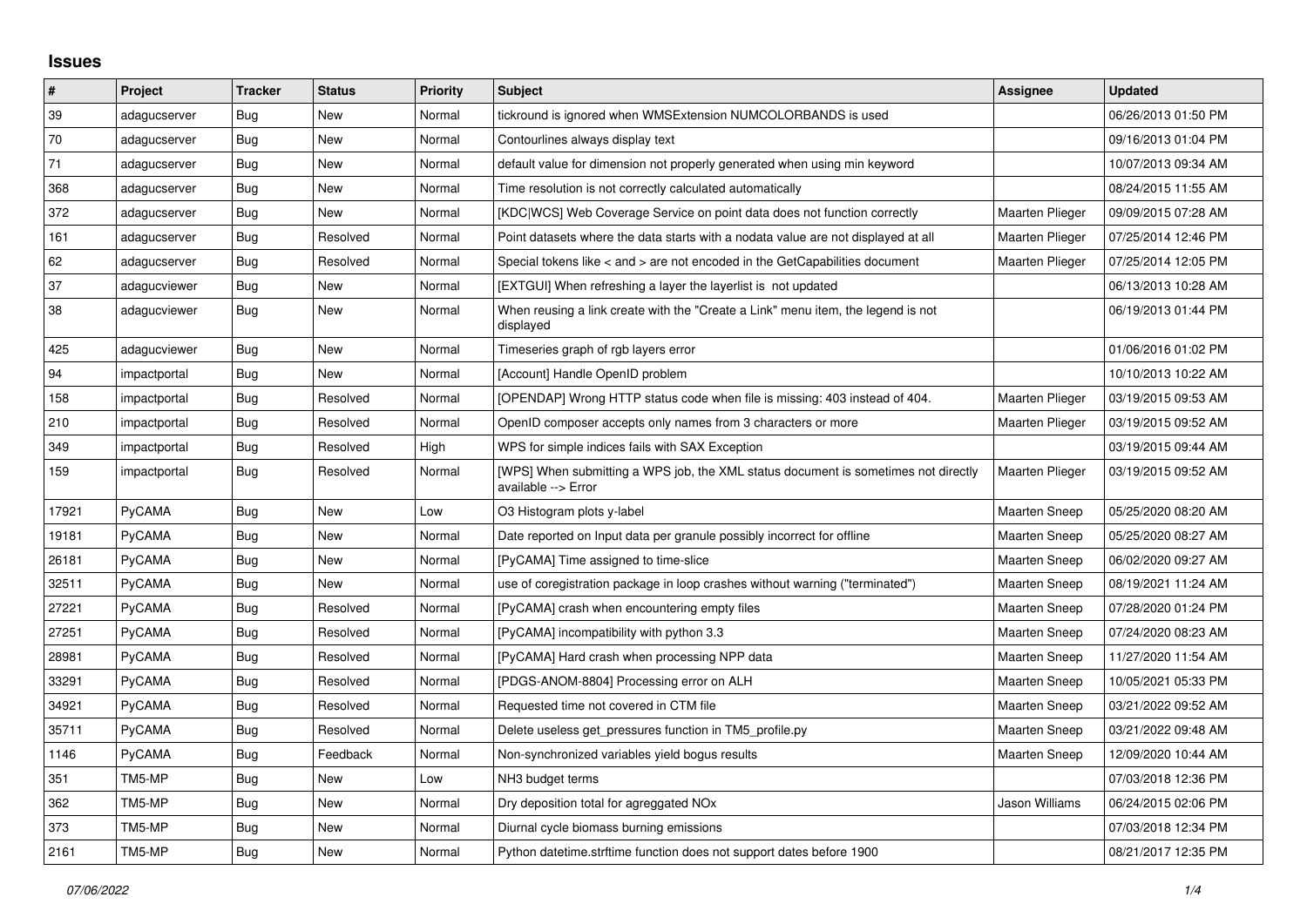| $\vert$ #    | Project      | <b>Tracker</b> | <b>Status</b> | <b>Priority</b> | <b>Subject</b>                                                                                     | <b>Assignee</b>   | <b>Updated</b>      |
|--------------|--------------|----------------|---------------|-----------------|----------------------------------------------------------------------------------------------------|-------------------|---------------------|
| 521          | TM5-MP       | <b>Bug</b>     | New           | Low             | Inconsistent NO <sub>x</sub> emissions                                                             |                   | 07/03/2018 12:30 PM |
| 26031        | TM5-MP       | <b>Bug</b>     | <b>New</b>    | Normal          | Wrong rate for KOHHNO4                                                                             |                   | 05/13/2020 12:10 PM |
| 11761        | TM5-MP       | <b>Bug</b>     | New           | Low             | overflow in PDUMP                                                                                  |                   | 09/26/2018 09:44 AM |
| 23861        | TM5-MP       | <b>Bug</b>     | New           | Normal          | NH2O2 chemistry                                                                                    |                   | 05/13/2020 12:10 PM |
| 24611        | TM5-MP       | <b>Bug</b>     | <b>New</b>    | High            | Typos in cb05 ebischeme                                                                            |                   | 02/11/2020 10:35 AM |
| 320          | TM5-MP       | <b>Bug</b>     | In Progress   | Low             | <b>Budget inconsistencies</b>                                                                      | Philippe Le Sager | 01/28/2016 01:00 PM |
| 549          | TM5-MP       | <b>Bug</b>     | In Progress   | High            | Restarbility broken                                                                                | Philippe Le Sager | 03/17/2017 11:40 AM |
| 595          | TM5-MP       | <b>Bug</b>     | In Progress   | Normal          | Generation of gsub job file seems broken                                                           |                   | 07/03/2018 12:39 PM |
| 20141        | TM5-MP       | Bug            | In Progress   | Low             | PDUMP temperature field is zero                                                                    |                   | 07/26/2019 02:45 PM |
| 26711        | TM5-MP       | <b>Bug</b>     | In Progress   | Normal          | missing values for lon and lat in regions file                                                     |                   | 07/02/2020 08:27 PM |
| 149          | TM5-ZOOM     | <b>Bug</b>     | New           | Low             | Gfortran compiler                                                                                  |                   | 04/08/2014 10:42 AM |
| $ 40\rangle$ | adagucserver | Feature        | Resolved      | Normal          | Highest value in Legend is not necessarily highest value in the map                                | Maarten Plieger   | 07/25/2014 12:06 PM |
| 61           | adagucviewer | Feature        | New           | Normal          | Custom coordinate systems can not be choosed, only the predefined in the map type are<br>available |                   | 07/17/2013 12:21 PM |
| 1012         | dummy        | Feature        | <b>New</b>    | Normal          | test gantt main project                                                                            |                   | 12/20/2016 09:09 AM |
| 74           | impactportal | Feature        | New           | Normal          | [Search] Free text search: resolve on server not in browser                                        |                   | 10/10/2013 10:22 AM |
| 76           | impactportal | Feature        | New           | Low             | [Search] Group search results in folders                                                           |                   | 10/10/2013 10:22 AM |
| 77           | impactportal | Feature        | <b>New</b>    | Normal          | [Data] Provide ECLISE data in climate4impact                                                       |                   | 10/10/2013 10:22 AM |
| 81           | impactportal | Feature        | <b>New</b>    | Normal          | [Transformations] Time series plots WPS for multiple datasets                                      |                   | 10/10/2013 10:22 AM |
| 82           | impactportal | Feature        | <b>New</b>    | Normal          | [GUI] Improve error messages                                                                       |                   | 10/10/2013 10:22 AM |
| 85           | impactportal | Feature        | New           | Low             | [Basket]Enable grouping of data in datasets                                                        |                   | 10/10/2013 10:22 AM |
| 86           | impactportal | Feature        | New           | Normal          | [Account] Keep history of what has been processed                                                  |                   | 10/10/2013 10:22 AM |
| 87           | impactportal | Feature        | New           | Normal          | [Map & Plot] Enable to select multiple data from basket for plotting and mapping                   |                   | 10/10/2013 10:22 AM |
| 89           | impactportal | Feature        | New           | Normal          | [Map&Plot]Generic data selection widget                                                            |                   | 10/10/2013 10:22 AM |
| $ 90\rangle$ | impactportal | Feature        | <b>New</b>    | Normal          | [Use cases] Precoocked data selection widget with use case data                                    |                   | 10/10/2013 10:22 AM |
| 91           | impactportal | Feature        | New           | Normal          | [Basket] Move Basket in menu bar                                                                   |                   | 10/10/2013 10:22 AM |
| 350          | impactportal | Feature        | New           | Normal          | Add a link to go to the basket at the bottom of the data discovery page                            |                   | 03/19/2015 10:59 AM |
| 75           | impactportal | Feature        | Resolved      | Normal          | [Search]Move backend to ESGF search                                                                |                   | 07/15/2014 02:10 PM |
| 80           | impactportal | Feature        | Resolved      | Normal          | [Transformation] CDO indices calculations as WPS service                                           |                   | 03/19/2015 10:04 AM |
| 83           | impactportal | Feature        | Resolved      | Normal          | [Basket]Add 'Remove all' button                                                                    |                   | 03/19/2015 09:58 AM |
| 84           | impactportal | Feature        | Resolved      | Normal          | [Basket]Enable sorting on basket                                                                   |                   | 03/19/2015 09:57 AM |
| 88           | impactportal | Feature        | Resolved      | Normal          | [Basket]Create widget for basket access in all portal elements                                     |                   | 03/19/2015 09:56 AM |
| 92           | impactportal | Feature        | Resolved      | High            | [Test] Create a test environment to test new versions of climate4impact                            |                   | 03/19/2015 09:55 AM |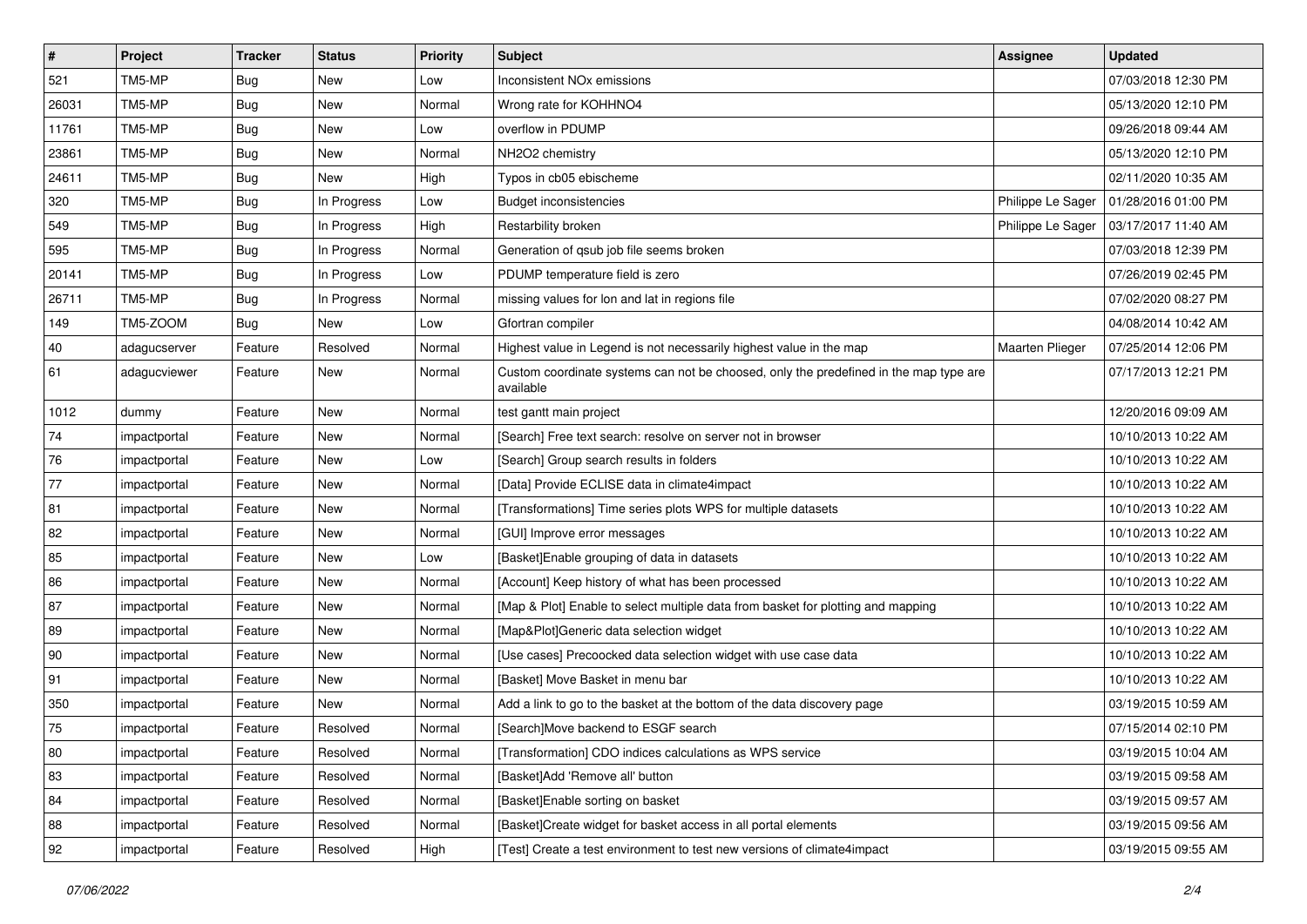| $\vert$ # | Project       | <b>Tracker</b> | <b>Status</b> | <b>Priority</b> | Subject                                                                                | Assignee             | <b>Updated</b>      |
|-----------|---------------|----------------|---------------|-----------------|----------------------------------------------------------------------------------------|----------------------|---------------------|
| 93        | impactportal  | Feature        | Resolved      | Normal          | [Basket] Add a "Get All" button to retrieve all items at once                          |                      | 03/19/2015 09:56 AM |
| 9311      | PyCAMA        | Feature        | New           | Normal          | Processing status & lineage as table                                                   | <b>Maarten Sneep</b> | 05/25/2020 08:48 AM |
| 26171     | <b>PyCAMA</b> | Feature        | New           | Normal          | [PyCAMA] Skip L3 data in concatenation tool                                            | Maarten Sneep        | 06/02/2020 09:25 AM |
| 944       | PyCAMA        | Feature        | In Progress   | Normal          | Documentation of internal workings of PyCAMA                                           | <b>Maarten Sneep</b> | 12/09/2020 11:13 AM |
| 558       | PyCAMA        | Feature        | In Progress   | Normal          | Coregistration                                                                         | Maarten Sneep        | 11/06/2018 05:47 PM |
| 1511      | <b>PyCAMA</b> | Feature        | Resolved      | Normal          | Synchronization of variables                                                           | <b>Maarten Sneep</b> | 08/21/2020 07:37 AM |
| 22591     | PyCAMA        | Feature        | Resolved      | Normal          | Implement O3_TCL on L2QC website                                                       | Mark ter Linden      | 11/09/2019 05:03 PM |
| 27361     | <b>PyCAMA</b> | Feature        | Resolved      | Normal          | [PyCAMA] record the file names of the input granules.                                  | Maarten Sneep        | 07/29/2020 03:23 PM |
| 35721     | PyCAMA        | Feature        | Resolved      | Normal          | Speed up get_profiles and get_temperature by numba                                     | Maarten Sneep        | 03/21/2022 10:55 AM |
| 15151     | <b>PyCAMA</b> | Feature        | Feedback      | Normal          | Handling background correction parameters for SO2 and HCHO                             | Maarten Sneep        | 05/25/2020 08:47 AM |
| 15161     | <b>PyCAMA</b> | Feature        | Feedback      | Normal          | Better handle wavelength calibration parameters in UPAS products                       | <b>Maarten Sneep</b> | 05/25/2020 08:49 AM |
| 1013      | subproject 1  | Feature        | New           | Normal          | test subproject task gantt                                                             |                      | 12/20/2016 09:10 AM |
| 338       | TM5-MP        | Feature        | New           | Low             | Modifying and extending input data for refractive indices                              | Twan van Noije       | 07/03/2018 12:53 PM |
| 440       | TM5-MP        | Feature        | New           | Low             | Assumption in calculation of friction velocity over land                               |                      | 07/03/2018 12:51 PM |
| 367       | TM5-MP        | Feature        | New           | Low             | Heterogeneous reaction rates for bulk aerosol version                                  | Jason Williams       | 07/03/2018 12:36 PM |
| 12101     | TM5-MP        | Feature        | New           | Low             | Updating Corner halo grid boxes                                                        |                      | 10/10/2018 03:39 PM |
| 10221     | TM5-MP        | Feature        | In Progress   | Normal          | MOGUNTIA and KPP                                                                       |                      | 09/20/2018 01:59 PM |
| 336       | TM5-MP        | Feature        | In Progress   | Normal          | budget consistent with mmix                                                            | Philippe Le Sager    | 12/01/2015 10:05 AM |
| 8931      | TM5-MP        | Feature        | In Progress   | Low             | removing dependence on HDF4                                                            |                      | 11/18/2019 02:07 PM |
| 23221     | TM5-MP        | Feature        | In Progress   | Normal          | Remapping of M7 dry/wet radii from restart file missing                                |                      | 12/05/2019 11:07 AM |
| 8611      | TurboWin      | Feature        | New           | Normal          | displaying latest obs                                                                  |                      | 12/19/2017 09:36 AM |
| 8621      | TurboWin      | Feature        | New           | Normal          | WOW upload                                                                             |                      | 12/19/2017 09:42 AM |
| 8641      | TurboWin      | Feature        | New           | Normal          | plot position offline                                                                  |                      | 12/19/2017 09:44 AM |
| 8651      | TurboWin      | Feature        | New           | Normal          | update to WMO cloud atlas                                                              |                      | 12/19/2017 09:46 AM |
| 8661      | TurboWin      | Feature        | New           | Normal          | instruction videos                                                                     |                      | 12/19/2017 09:49 AM |
| 8671      | TurboWin      | Feature        | New           | Normal          | option to insert Relative Humidity                                                     |                      | 12/19/2017 09:59 AM |
| 8681      | TurboWin      | Feature        | New           | Normal          | SOG and COG computing                                                                  |                      | 12/19/2017 10:03 AM |
| 73        | impactportal  | Support        | Resolved      | Normal          | [ESG Security] No 'view' on data located at other ESG nodes as BADC and DKRZ           |                      | 07/15/2014 02:10 PM |
| 13811     | PyCAMA        | Support        | New           | Normal          | PyCAMA L2QC Reporting Bugs                                                             | <b>Maarten Sneep</b> | 04/28/2020 11:43 AM |
| 26231     | PyCAMA        | Support        | New           | Normal          | [PyCAMA] Verify configuration of PyCAMA for daily extractions                          | Jacques Claas        | 12/01/2020 05:30 PM |
| 27841     | PyCAMA        | Support        | New           | Normal          | [PyCAMA] update filters for HCHO (possibly others) to exclude data with QA value < 0.5 | Maarten Sneep        | 10/20/2020 11:43 AM |
| 28421     | PyCAMA        | Support        | New           | Normal          | Prepare for version 2 quality control monitoring.                                      | Jacques Claas        | 12/01/2020 05:39 PM |
| 30011     | PyCAMA        | Support        | New           | Normal          | [PyCAMA] Prepare release of 1.0                                                        | Maarten Sneep        | 12/01/2021 10:49 AM |